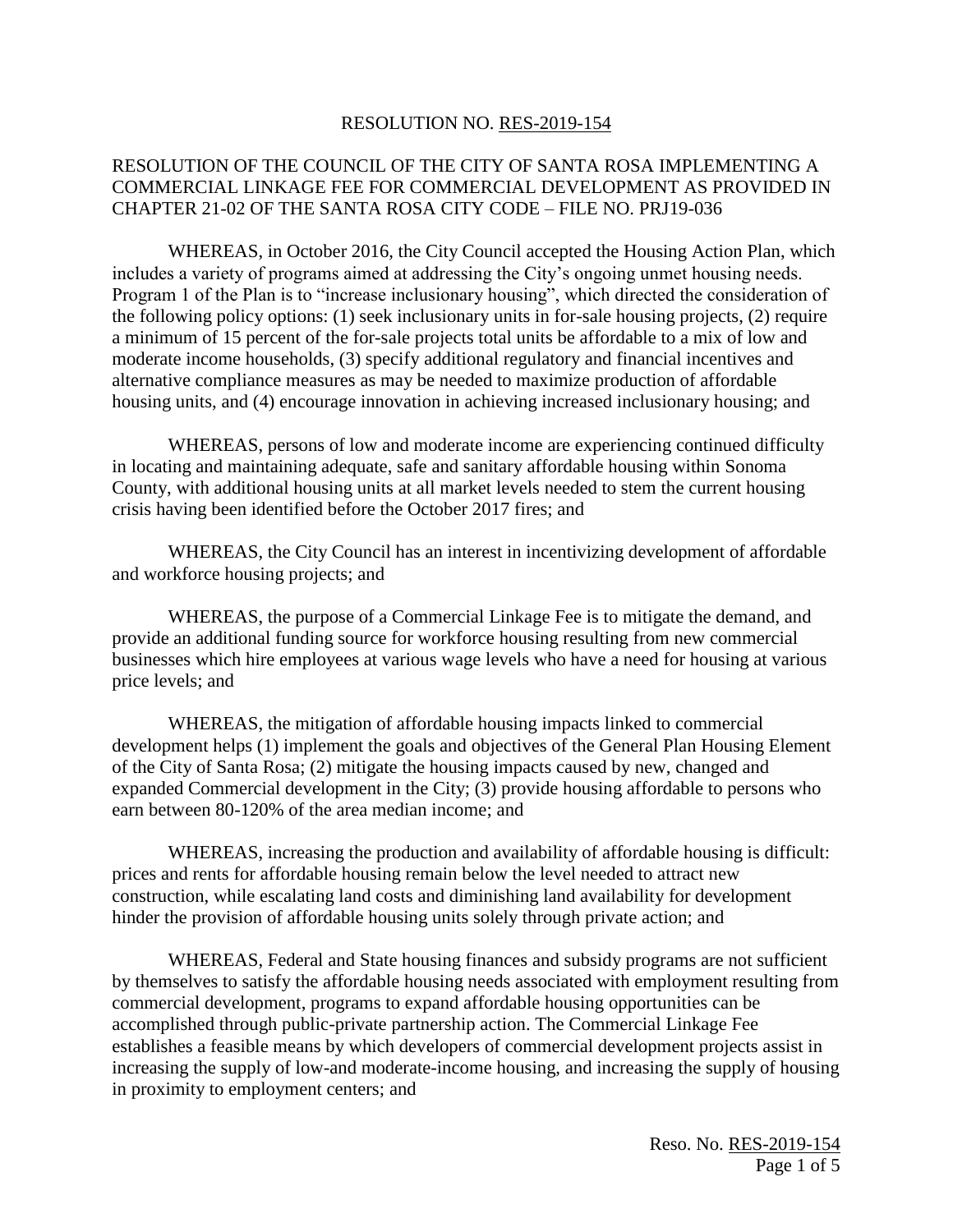WHEREAS, while it is appropriate to impose some of the cost of the increased burden of providing housing for low- and moderate-income people necessitated by such development directly upon the sponsor of a development, Council has taken into account other factors in addition to the simple calculation of contribution, including impact on construction costs, special factors and hardships associated with certain types of development and legal issues; and

WHEREAS, the housing fees contained in this chapter are designed to create a rational relationship between the amount of housing need created by the land use and the size of the fee, taking into account the effect of such fee requirements on providing affordable housing opportunities and the economic feasibility of imposing such requirements; and

WHEREAS, the City prepared and the Council has reviewed and considered the findings and determinations as set forth in the Commercial Linkage Fee Nexus and Feasibility Study, dated May 2019, prepared by Strategic Economics, Inc., and the comments, statements and other evidence presented by all persons, including staff reports and members of the public, who appeared and addressed the Council at the study session held on August 27, 2019 and the public hearing held on October 1, 2019, and all comments and materials submitted prior thereto, which the Commercial Linkage Fee Nexus and Feasibility Study recommended for addition to the City's Housing Impact Fee; and

WHEREAS, on October 1<sup>st</sup> 2019 the Council introduced an ordinance to amend Chapter 21-02 of the City Code to update the Housing Allocation Plan inclusionary requirements, expand financial incentives and alternative compliance measures to encourage inclusionary (on-site) affordable housing development, update the Housing Impact Fee and add a new Commercial Linkage Fee to increase Housing Authority revenue to fund affordable housing projects within the City; and

WHEREAS, City Code Section 21-02.90, which upon the effective date of the introduced ordinance, will provide for the establishment of a Commercial Linkage Fee to be used by the Housing Authority only for the development of affordable housing within the City; and

WHEREAS, Council finds that the proposed Commercial Linkage Fee resolution is exempt from the provisions of the California Environmental Quality Act (CEQA) under Section 15061(b)(3) and 15378 in that there is no possibility that the implementation of this resolution may have significant effects on the environment, and that no further environmental review is required.

NOW, THEREFORE, BE IT RESOLVED that the Council of the City of Santa Rosa hereby sets the Commercial Linkage Fee, in anticipation of, and subject to, the adoption of the introduced ordinance, as follows:

#### **1) Definitions:**

a) **Addition** means adding gross square feet to an existing commercial development project or building subject to the Commercial Linkage Fee.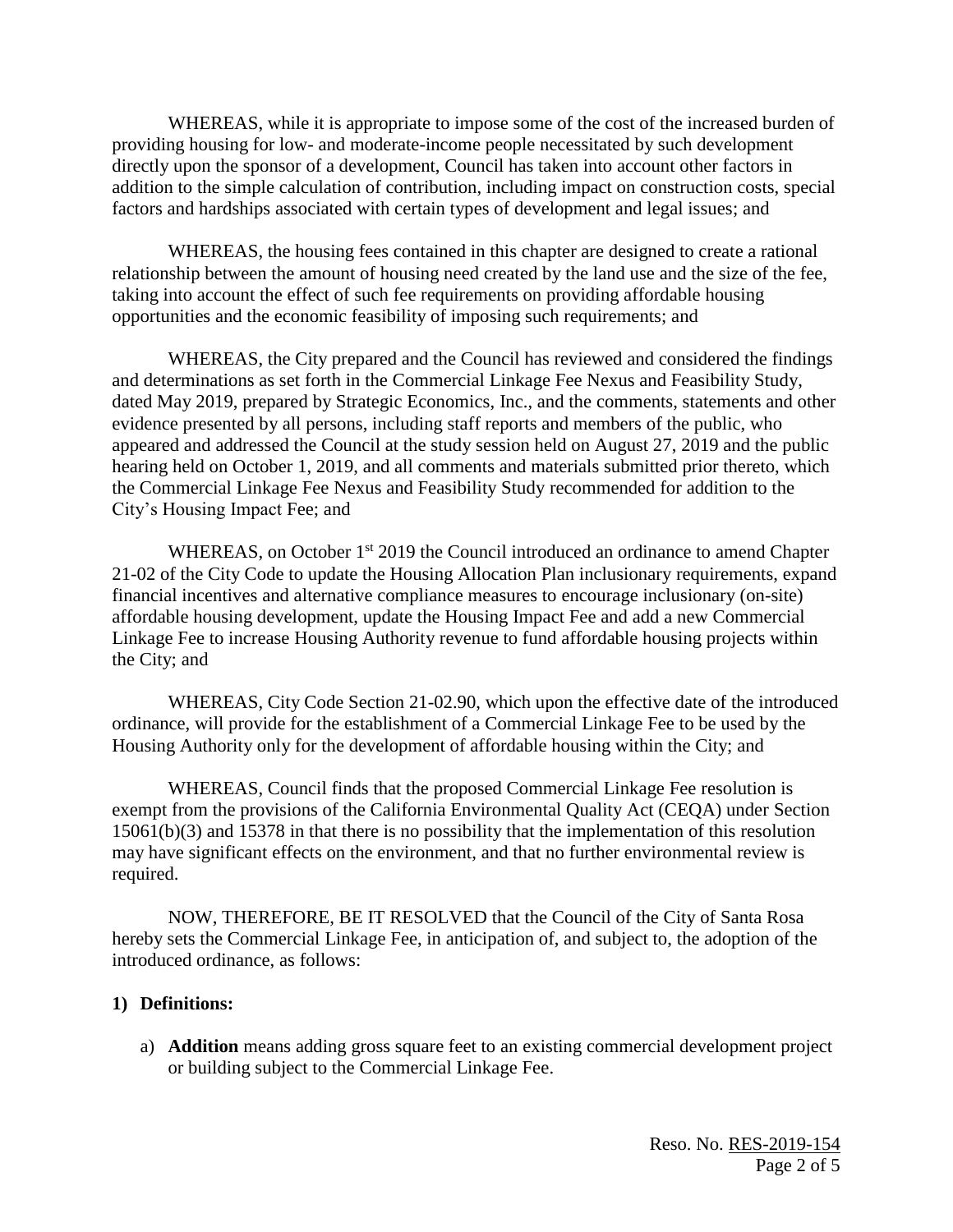- b) **Expanded or Additional Commercial Development or Floor Area** means construction that results in a net increase in the gross square footage of an existing commercial space or any conversion of any space to a commercial use subject to the Commercial Linkage Fee.
- c) **Gross Square Feet or Gross Square Footage** means the area included within the surrounding walls of a commercial development. This area does not include enclosed parking for vehicles.
- d) **Commercial Linkage Fee** means the fee assessed, pursuant to this resolution, on commercial development in order to mitigate the impact of the additional demand for affordable housing caused by such activity.
- e) **Nexus Study** means the Commercial Linkage Fee Nexus and Feasibility Study performed by Strategic Economics for the City of Santa Rosa in May 2019 as may be amended from time to time.

# **2) Application and Calculation of Fee**

Unless Commercial Development is exempt from this fee per Section 21-02.100.B of the City Code, an Applicant must pay to the City the required Commercial Linkage Fee as a condition of the building permit for which a Building Permit Application has been submitted in order to mitigate the need for affordable housing that is generated by or attributable to such projects. The provisions of this resolution are subject to the requirements set forth in California Government Code Section 66000, et seq.

- a) **Payment of Fees Required**. Every person constructing or causing to be constructed within the City commercial development projects and/or expanded commercial development projects as defined in Chapter 21-02 of the City Code shall pay to the City a fee computed as set for in this resolution.
- b) **Determination of Commercial Development Projects**. The fee requirement shall be applied to development projects involving the construction of a new commercial building, and construction of additional gross square footage to existing commercial buildings. If a development is exempt from the fee at initial construction, but later converts to a commercial development project, the converted square footage will be deemed net new commercial square footage.
- c) **Application of Fee**. A fee of \$3.00 per square foot shall be applied to all commercial development as provided in this resolution. The fee shall be applied as detailed in section 2.f. to all building permits or Business Tax Certificates issued on or after the applicable effective date of this resolution.
- d) **Adjustment of Fee**. Effective starting the first year after the adoption of this resolution, the Commercial Linkage Fee for all commercial development citywide, including Downtown, as defined in City Code Section 21-02.030, will be adjusted annually each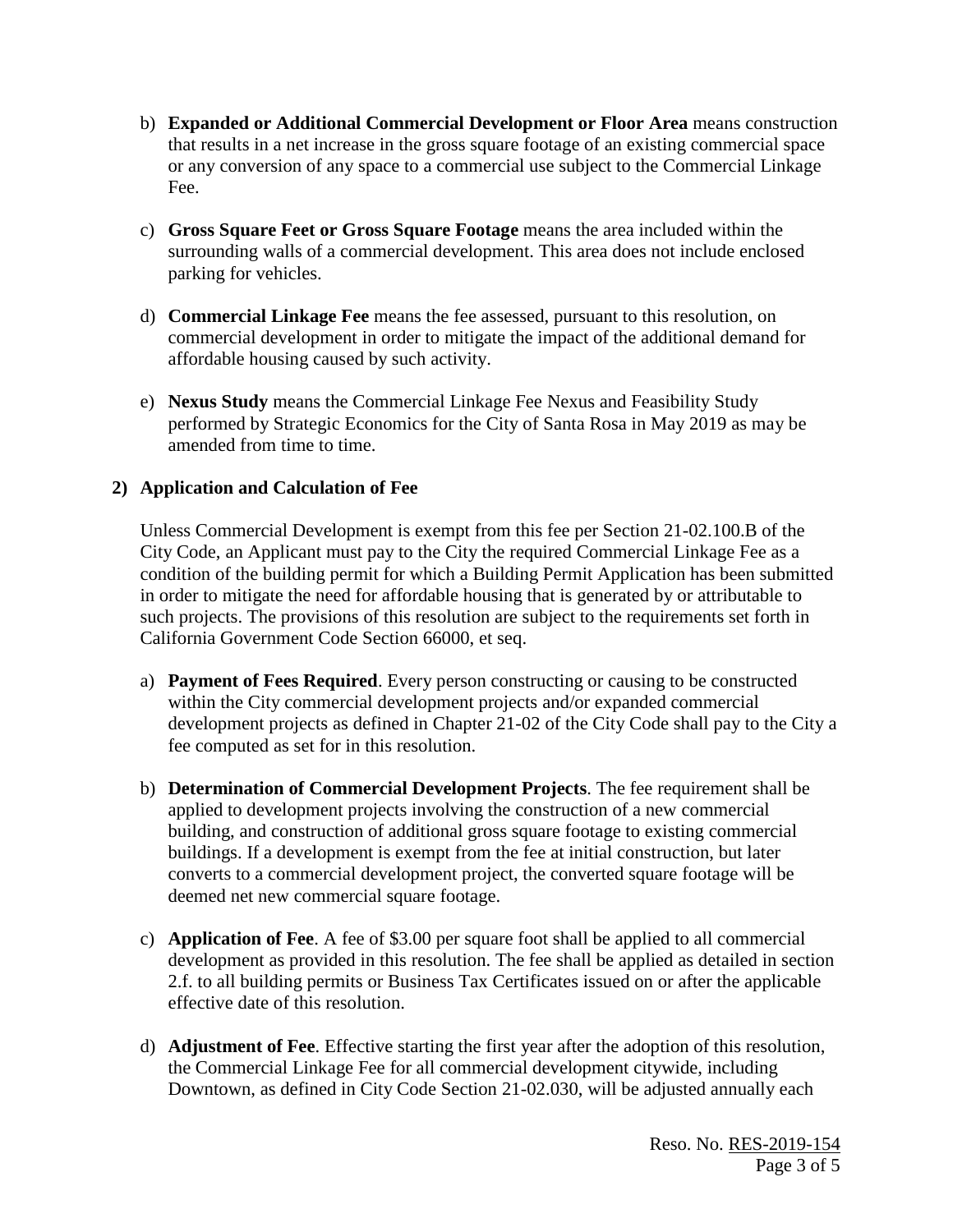July 1st based on the percentage change in the Bureau of Labor Statistics San Francisco/Oakland/San Jose Consumer Price Index — all Urban Consumers (CPI -U).

- e) **Computation of Fees**. The fee charged for commercial development may be revised from time to time by resolution of the City Council and adjusted consistent with the provisions of such resolution and the elements of this resolution that remain unchanged.
- f) **Time of Collection**. The fee paid shall be based on the rate in effect at the time the building permit application is submitted or, if a building permit is not required, the fee shall be based on the rate in effect at the time of Business Tax Certificate application. Fees are due at or before building permit issuance or, if a building permit is not required, at or before a Business Tax Certificate issuance.

# **3) Fee Credit or Refund**

- a) **Fee Credit**. A developer of any project subject to the fee requirements may apply to receive a credit against the total amount of fees due, or a portion thereof, if said developer provides affordable housing through some other means agreeable to the City.
- b) **Refund of Fee**. If the Commercial Linkage Fee is paid and the building permit is later canceled or voided, or the permit which triggers the application of the fee fails to vest within the terms of said permit, the Assistant City Manager overseeing the Planning and Economic Development Department or such other person as may be designated by the City Manager, upon written request of the developer, order return of the fee if (1) the fees paid have not been committed, and (2) work on the private development project has not progressed to a point that would permit commencement of a new, changed or expanded use for which a fee would be payable.

### **4) Use of Funds**

a) All commercial linkage fees paid under chapter 21-02 shall be paid to the City and shall be used by the City's Housing Authority only for the development of housing situated within the City limits that is affordable to households of lower and moderate incomes, including, but not limited to, the acquisition of property, costs of construction, including costs associated with planning, administration and design, as well as actual building or installation costs, and program administration. Housing assisted with commercial linkage fees shall be subject to a minimum 55-year affordability agreement with the Housing Authority.

**/ / /**

**/ / /**

**/ / /**